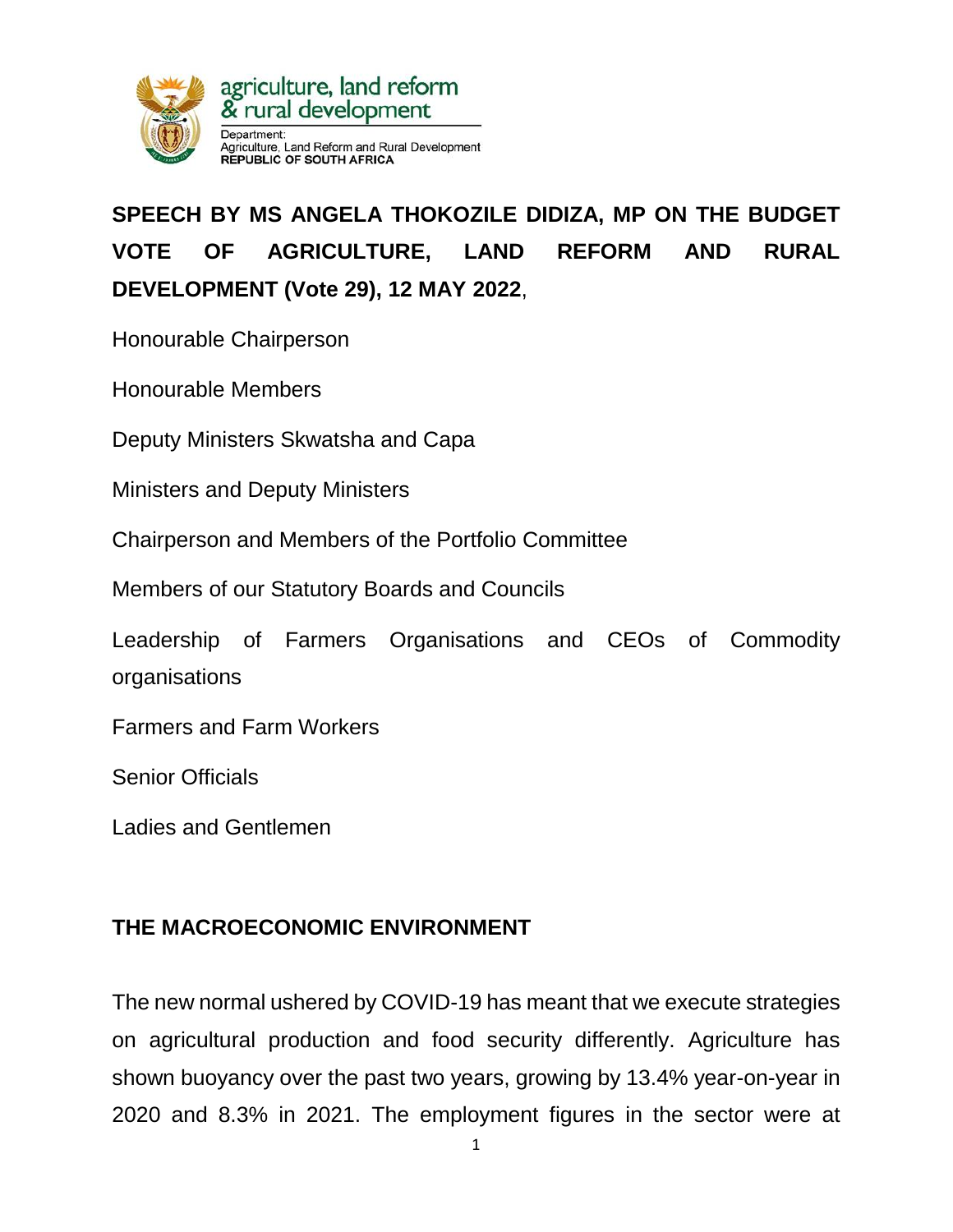868 000 in the fourth quarter of 2021, reflecting stability over the past few years. Most agricultural subsectors in South Africa are emerging from one of the best years for the agricultural sector—the 2020/21 season. Grains, oilseeds and some fruit such as citrus saw bumper harvests, which boosted export earnings and improved farm income.

However, the economic growth experienced and the relative stability in employment are in danger of being eroded due to a number of factors, including the geo-political issues affecting agricultural trade. The current Russia-Ukraine conflict has the potential to scupper our growth, as there are real concerns about its potential impact on escalating food insecurity, since the two countries are major exporters of grains, oilseeds, fertilisers, and crude oil products to international markets.

I have established a sector Task Team, led by the National Agricultural Marketing Council team that is constantly scanning the environment and providing periodic reports on this unfolding situation and the impact on the sector in particular the escalation of food prices, animal feed and fertilisers.

Honorable Chairperson, honourable members, the intention of our land and agrarian reform has always been about redressing the inequity in terms of land ownership because of colonial and apartheid policies. We must ensure tenure security for all, empower citizens to participate in the agricultural economy and ensure integrated rural development. Our interventions in policy, legislation and programmatic intervention must bring us closer in building an inclusive society, without leaving anyone behind.

The challenges of poverty, unemployment and underdevelopment must challenge us to continuously find solutions that can respond to these challenges. Racial discrimination also had a gender dimension, it is for this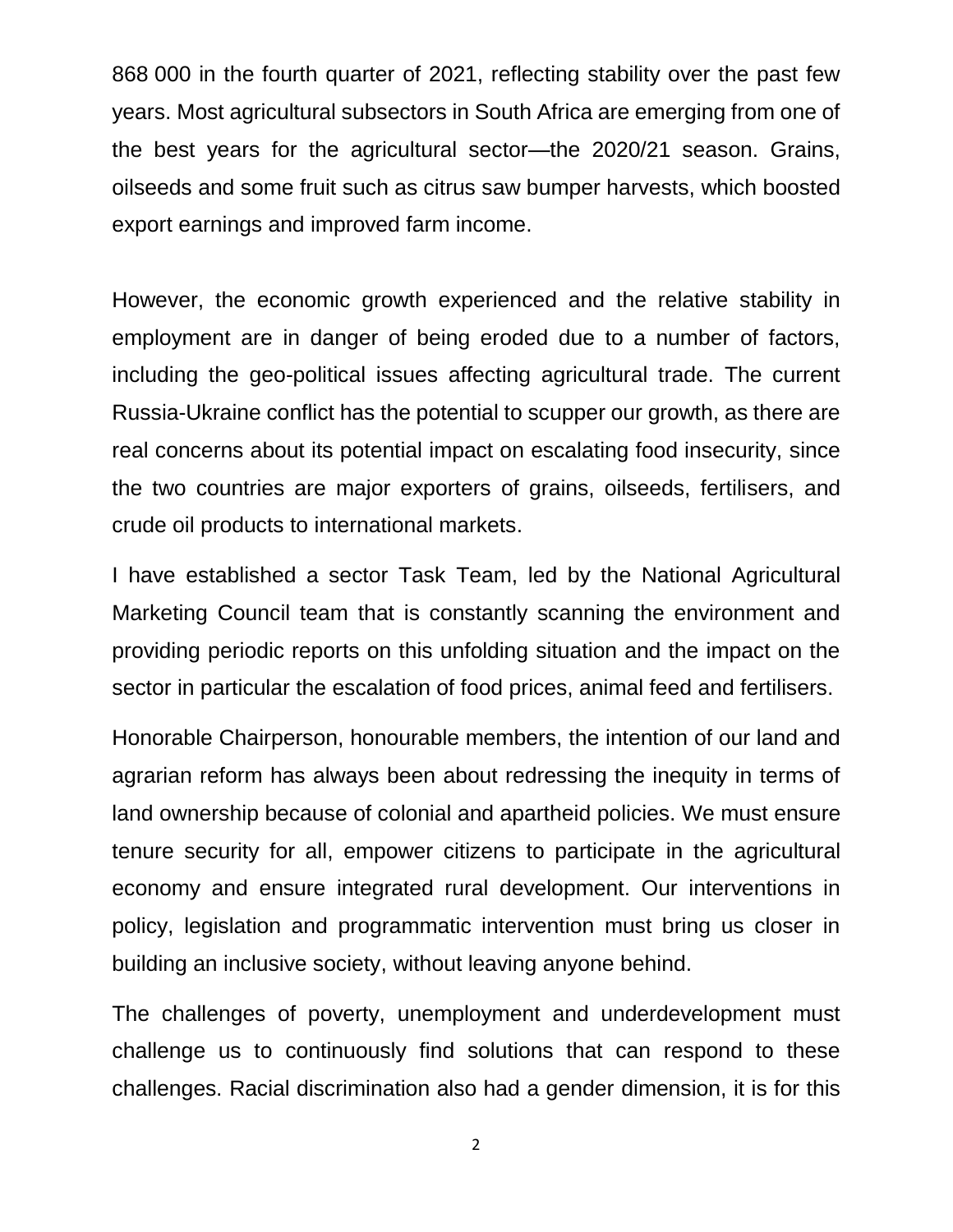reason that women empowerment in both land and agrarian sectors should be integral.

The participation of the majority of women in the agricultural sector has always been limited to subsistence farming and working in the commercial farms, largely because land access has always been a constraint.

Government's intervention in order to correct the situation has been multi fold. Firstly, it has been about profiling women farmers who are producing for the market through Female Farmer of the year. Secondly, it was about allocating women with farms through the Pro-Active Land Acquisition Strategy (PLAS). Thirdly through department's procurement.

I wish to table the 2022/23 budget. Let me indicate from the outset that the Budget for the Agriculture, Land Reform and Rural Department is R17.3 billion. A sizeable portion of this budget is for transfers to Provincial Departments of Agriculture, as part of the division of revenue as well as transfers to Agricultural Entities.

These allocations relate to-

- a) Ilima /Letsema Conditional Grant R610 million;
- b) CASP (Comprehensive agricultural support program) –R1,2 billion;
- c) CASP Extension Services R304 million;
- d) Commission on Restitution of Land Rights R3,7 billion;
- e) Agricultural Research Council R1,2 billion;
- f) National Marketing Council R48,5 million; and
- g) Ingonyama Trust Board R24,4 million.

I wish to thank the Portfolio Committee for their work in engaging us on our Annual Performance Plans for the year 2022/23, which outlines how we will utilise the allocated budget.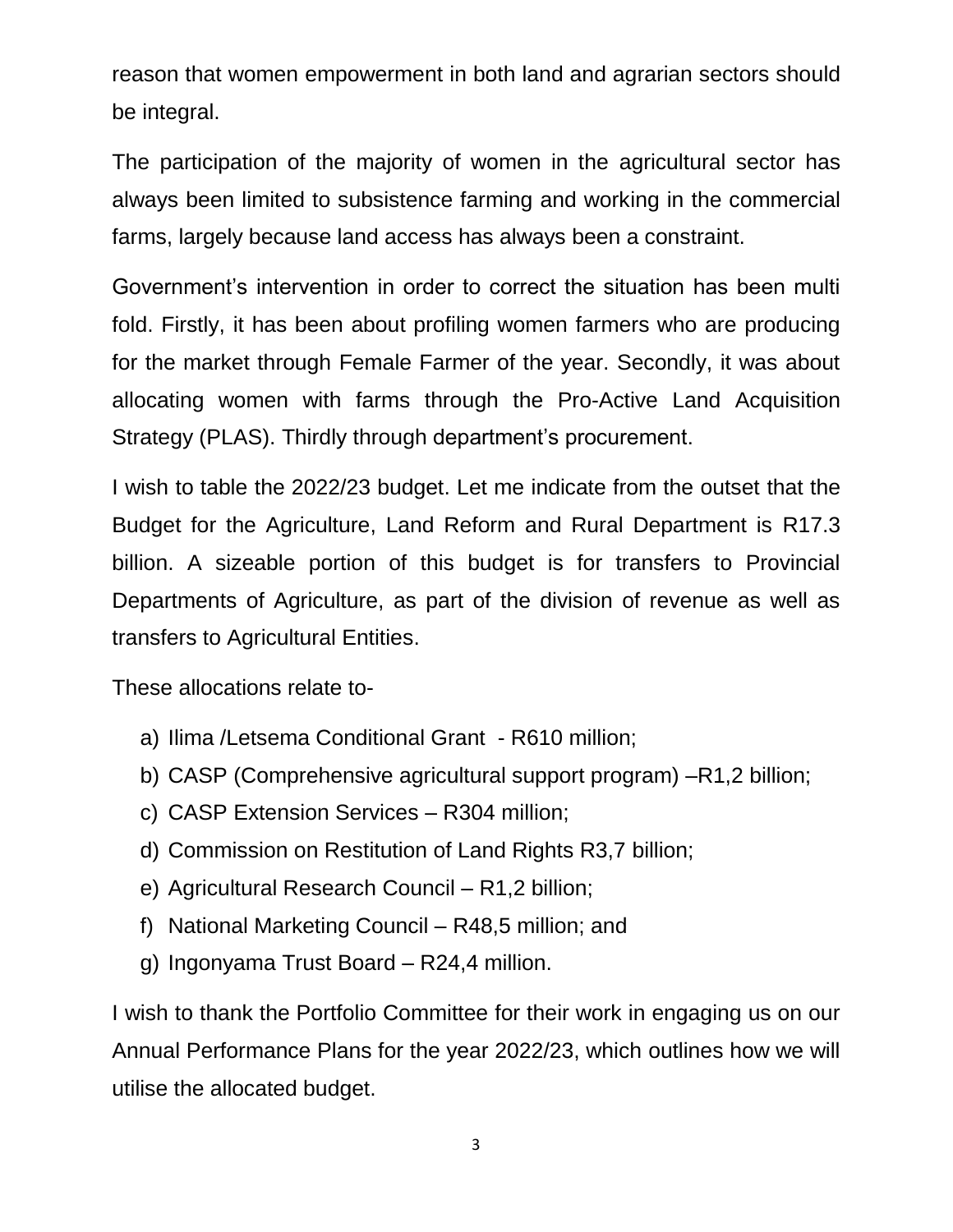Today we are joining the world in celebrating the inaugural International Plant Health Day - raising global awareness on how protecting plant health can help end hunger, reduce poverty, protect biodiversity and the environment, and boost economic development. These objectives are critical for us to achieve the UN Sustainable Development Goals. These development goals compel us to have development that is sustainable and inclusive, without leaving anyone behind.

Chairperson, today also marks a historic moment in South Africa's Agricultural Sector. Earlier today, we signed the Agriculture Agro-processing Masterplan together with social partners. This Plan is a product of negotiations between government, business, labour and civil society organisations in the agriculture and agro-processing sectors.

The journey we have undertaken since June 2020, built on the work done since 2001 when we first developed the Strategic Plan for South Africa's Agricultural Sector, the Sector plan, Operation Phakisa and the National Development Plan. All of these processes remain important milestones that aimed at the transforming the sector, giving us a vision to which we must focus. This Masterplan is lifting our gaze to imagine the agricultural sector we want in South Africa. We want a prosperous and inclusive agricultural sector that thrives on better utilisation of its natural and human resources.

Allow me to commend Professor Mzukisi Qobo, who has diligently facilitated this compact supported by the National Marketing Council and the Research Team form BEFAP, and CCRED. My appreciation goes to leaders and representatives of farmers, agri-business, labour and government, who have tirelessly worked to ensure that we have a vision and plan that will help us attain a transformed and inclusive sector.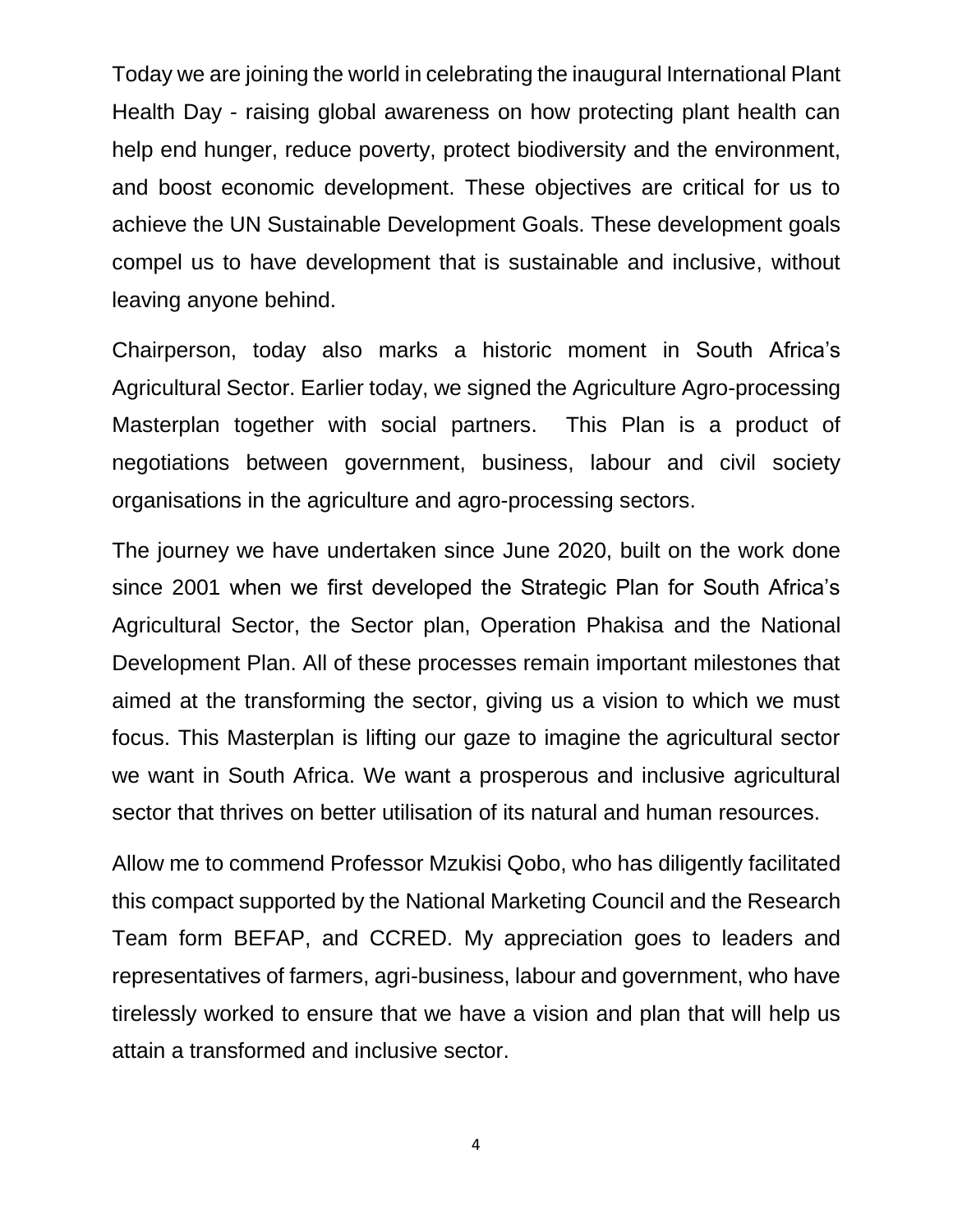The process of developing the Masterplan has emphasised the multifaceted nature of agriculture in society. The representatives were diverse reflective of the sub-sectors of the industry. Such representation also highlighted the upstream and downstream linkages that are embedded in agriculture.

The Masterplan development process has once again affirmed the importance of Social-compacting, as pronounced by President Ramaphosa during his State of the Nation address. It requires commitment, patience and determination from all those who are involved. It may take long; however, the fruits derived from such a process are always rewarding.

In 2016, we commenced a process of negotiating an e-certification with the Netherlands, in order to ease the burden of inspection in support of trade. Working together with Industry, we have finally launched the e-certification on Monday, 9 May 2022. This digital tool has come at an opportune time, given the Covid-19 pandemic, where inspection across borders has become even more difficult. South Africa is now one of the few countries that will now use e-certification for trade.

The feature of transformation of agriculture in South Africa remains the change in landownership patterns, the growth of Black commercial farming and the accumulation of wealth, to improve the quality of livelihoods of people directly and indirectly impacted by agricultural initiatives. One of the important elements for transformation and inclusive growth will be the use of Public Private Partnerships (PPPs).

Our partnership with Numolux Group, on the Ceres Abattoir, through its subsidiary Numolux Agriculture, has seen us improving its production capacity to 60 tons per month for the local market. The success of this project gives us lessons on how we can revitalise some of government defunct projects.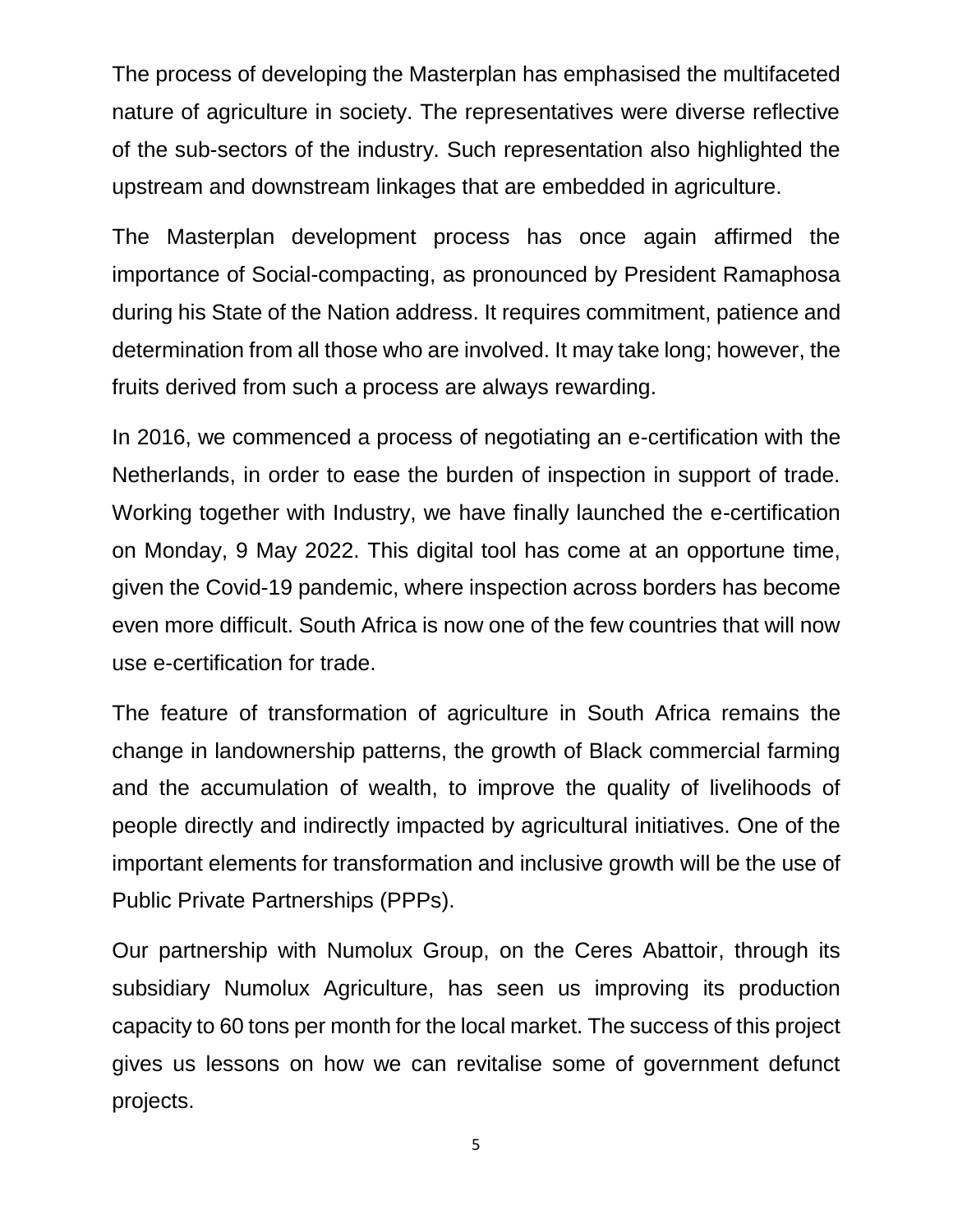Initiatives such as Partners in Agri-land Solutions (PALS), where there is a partnership between emerging and commercial farmers, are showing fruits in addressing binding constraints.

The development of the Mkhuze-siding, in support of small-scale sugarcane farmers of Makhathini Flats is a result of partnership between government, farmers, Transnet, KZN Economic Development Department, Tongaat Hullet and Santrans.

Honourable Members, I am raising these stories as an affirmation of the importance of partnership in resolving our country's challenges.

# *CLIMATE CHANGE AND BIOSECURITY*

Today, it is a day to celebrate. Our very own Veterinarian Dr Gideon Bruckner, a committed civil servant who served his country and continues to do so. The World Organisation for Animal Health (OIE) will be honouring Dr Bruckner with an award of the Gold Medal. This award is in recognition of his excellent contribution to the international veterinary scientific community.

As we celebrate our excellence in veterinary services, we acknowledge the challenges that remain in our country's animal health system. Despite our efforts in containing Foot-and-Mouth Disease in Limpopo, it has shown the weakness in our governance system within the concurrence framework and the line of command. The strengthening of our vaccine production capacity is more urgent now than ever before. The Onderstepoort Biological Products Company requires deliberate support, to ensure the completion of its GMP facility. It is important to ensure that information on availability and nonavailability of vaccine is given timeously to producers.

Chairperson, the intensity and frequency of extreme weather and climate events on the globe, and particularly in Africa, are expected to increase. We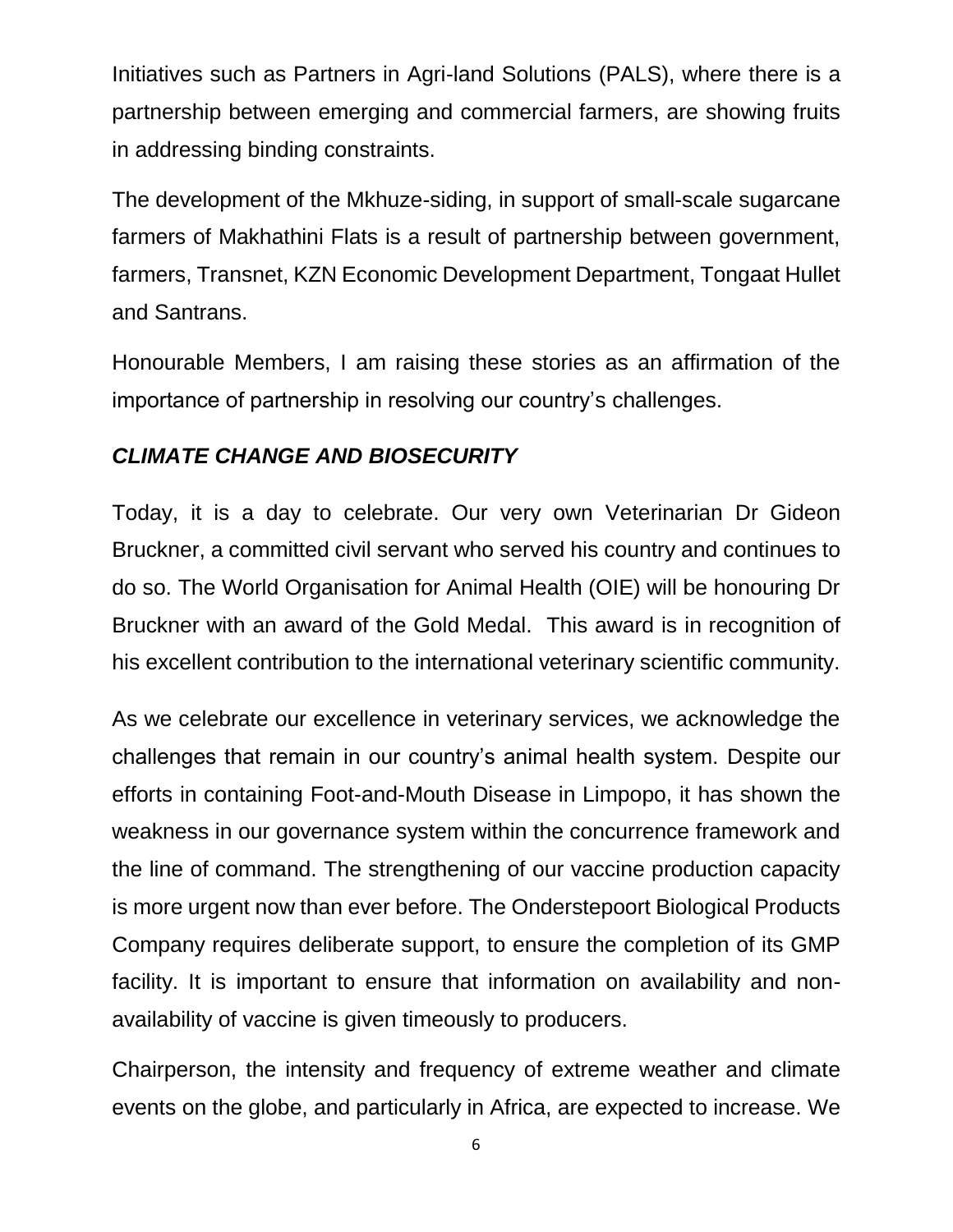therefore need to continue to strengthen the multi-hazards early warning system for our country, to preserve our development gains and minimise losses in agriculture, livelihoods, property and human life. We also need to accelerate the implementation of disaster risk reduction measures, response and post-disaster recovery mechanisms to protect our sector. The recent floods experienced in KwaZulu-Natal and Eastern Cape serve as prime examples for the implementation of disaster risk reduction measures.

There is an intrinsic link between climate change and the spread of pests and diseases. Over the past few years, we have been experiencing introduction, establishment and spread of pests and diseases into new areas. Some of the outbreaks are due to deliberate human interventions. The current outbreaks of Foot-and-Mouth in new areas such as Northwest, Gauteng and Free State is being addressed. Depopulation of affected farms in Gauteng and Free State has been completed. We are busy with depopulation in North West. I wish to thank the livestock industry for working with us in addressing this outbreak timeously.

The gravity of the challenges with FMD have created an avenue for me to have consistent sessions with the livestock industry. I have also had positive engagements with Premier Stan Mathabatha, MEC Nandi Ndalane and other relevant MECs of Limpopo, to adequately resource our strategy to address FMD control measures in Limpopo. I also had engagements with the Limpopo Provincial House of Traditional Leaders to ensure that they become part of the disease control and management mechanism. In KwaZulu-Natal, MEC Bongi Sithole-Moloi and her team have begun with the vaccination in the Disease Management Area.

In order to address the economic impact of Foot-and-Mouth Disease, the department is currently engaging with trading partners where there have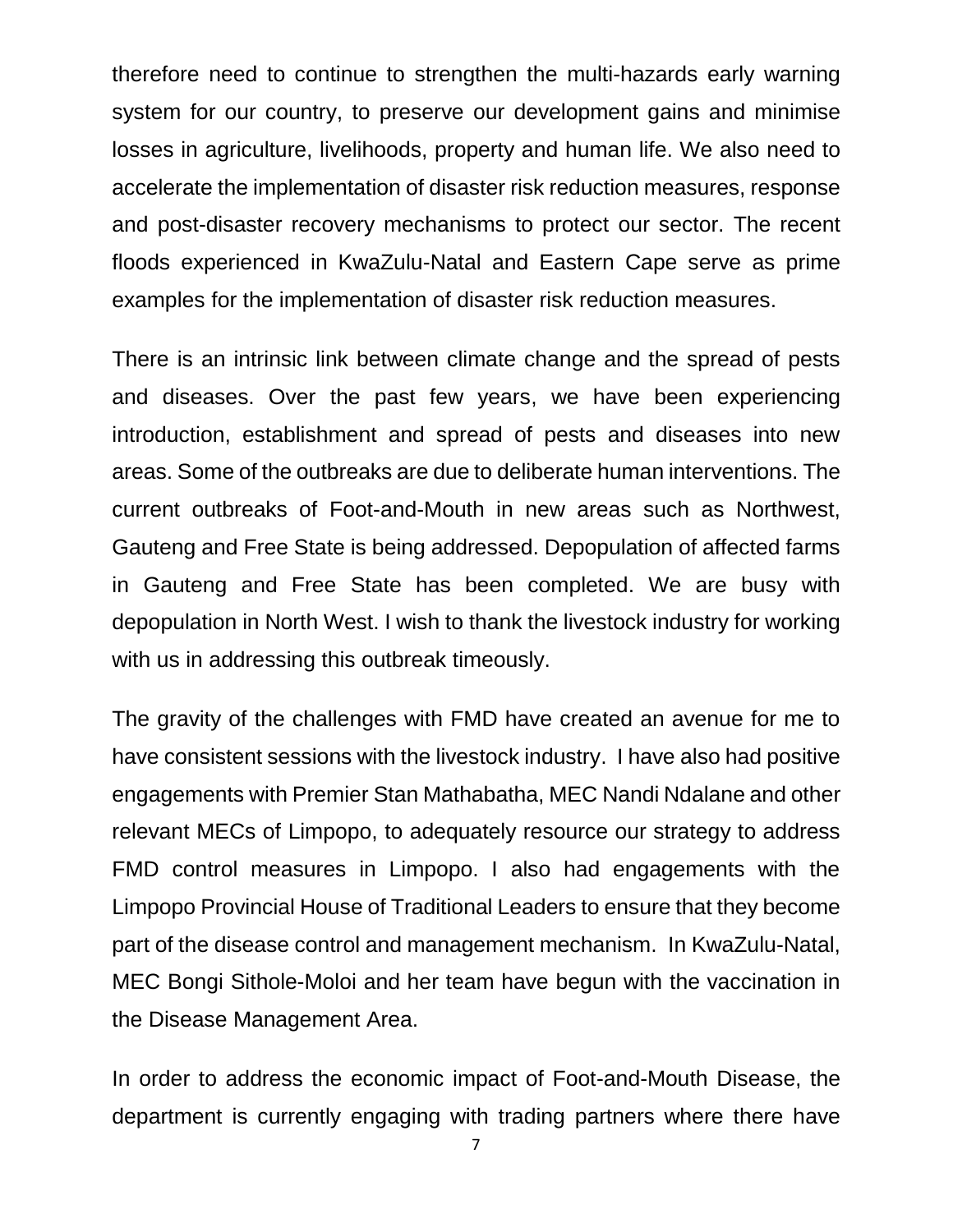been bans on the export of products from cloven-hoofed animals. We have contacted the authorities in China on the re-opening of exports of our wool as we believe the current system utilised in the wool industry provides the appropriate level of protection required for safe trade.

In recognising the importance of biosecurity to our country and the sanitary and phytosanitary incursions we have experienced in the last few years, I established a task team of experts to investigate challenges in our animal health system and advise accordingly. The draft report has been discussed with the Ministry and the final report will be released soon. I wish to thank Dr Moephuli, Professor Kirsten, Dr Mogajane and Dr Bruckner for availing their expertise to support government's efforts in strengthening its animal health system and thereby growing the livestock industry.

# **BROWN LOCUST OUTBREAK**

As a country, we have experienced swams of brown locust in the provinces of Northern Cape, Eastern Cape, Western Cape and Free State that we have not seen in decades. This outbreak has had devastating impact on farmers and local communities. These will affect negatively food security, as grazing lands and crops are eroded. The government, working with industry, has been controlling using aerial spraying and training of local communities. Some of the difficulties relate to ever-changing wind directions that move these locust to different directions as we have seen them now in the Buffalo City metro. We wish to thank Kumba Iron Ore, Transnet and other private sector companies that have collaborated with us in the fight against these locusts.

# **INCREASED INVESTMENTS**

Our programme of commercialisation of black farmers is taking shape and some green shoots of this programme are showing in Land Development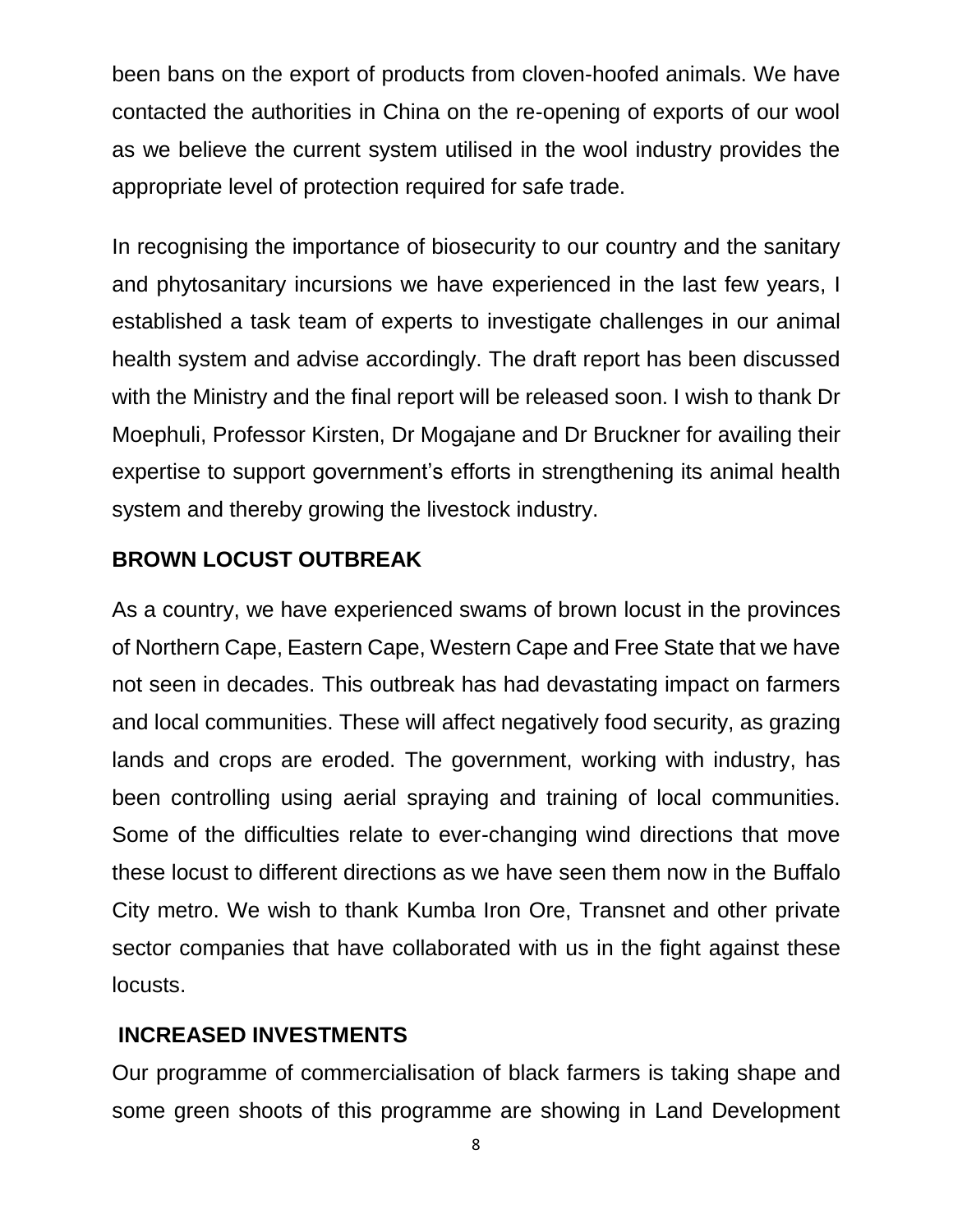Support of farmers on farms acquired through Pro-Active Land Acquisition Strategy (PLAS). I visited Georgina Farm in the Free State last month, where Mr Dan Mosia farms sunflower on 600 ha. He narrated that in 2020, he started with 300 ha with a yield of 1.33 tons per ha. He expanded his operation to 600 ha in 2021 and increased his yield to 1.5 tons per ha. He has created 40 jobs, with youth making 40% of his workforce.

We also recognise Mr Rudzani Sadiki of the 1 285 ha Thornveld farms in Limpopo. He mainly farms with sunflower, supplemented by livestock production. In 2021, he planted 774 ha of sunflower and he has increased land under sunflower production to 974 ha in 2022. He has five permanent employees and further employs 75 seasonal staff during peak periods.

These two examples show that commercialisation is possible but we have also realised that we need to make all PLAS farms farmable.

#### **HEMP PERMITS**

Honourable members, last year in our budget debate we announced that we would open up for the application of hemp permits by October 2021. To date, 31 permits have been issued. We continue to process the rest of the applications. In order to ensure an inclusive value chain, we will be working with ARC to set up demonstration farms in all nine provinces, to ensure education of primary producers on the appropriation production technologies.

#### **AGRI-INDUSTRIAL FUND**

Agricultural financing remains the critical element in ensuring that agriculture remains the productive sector of the economy, which contributes to food security, poverty alleviation and job creation.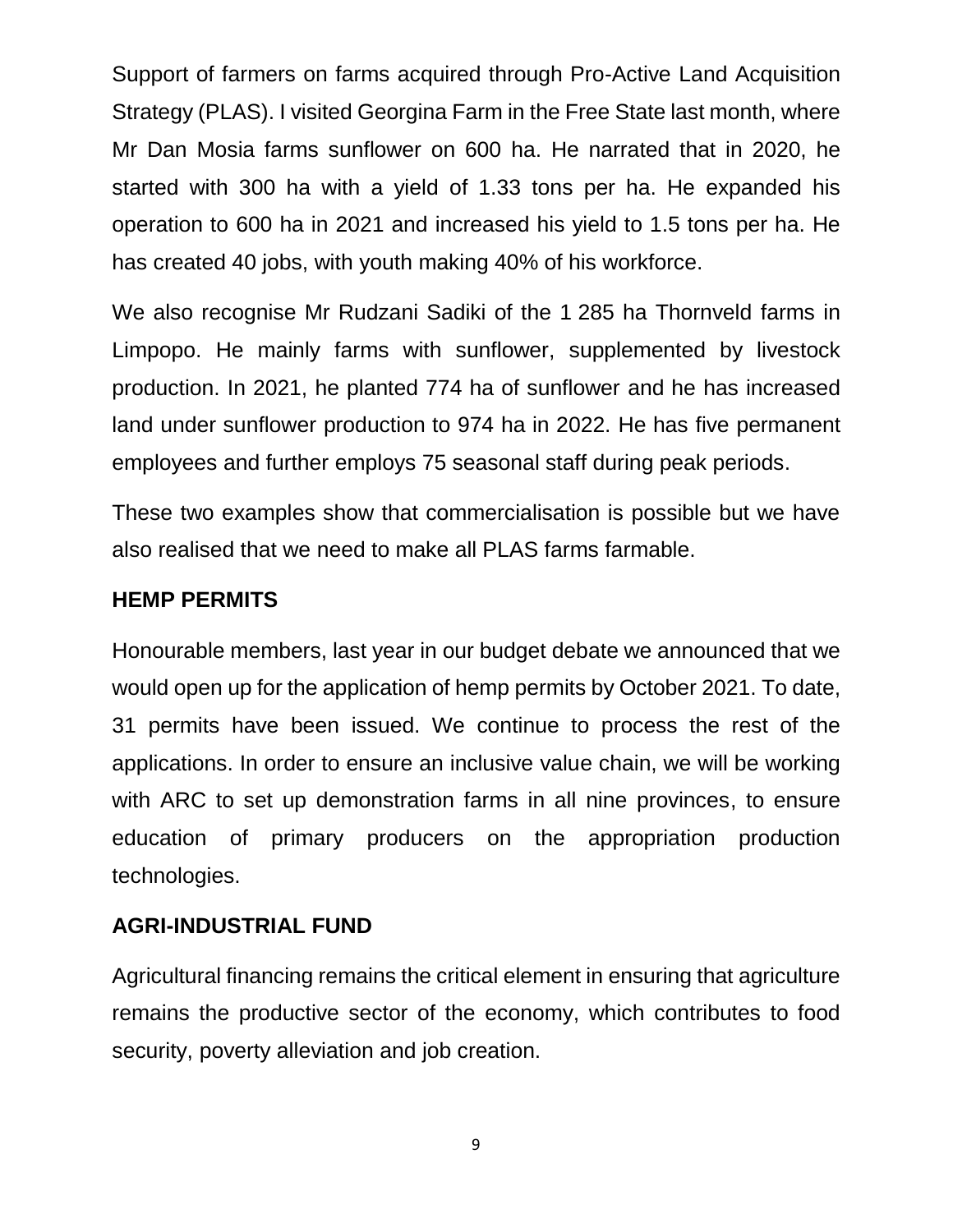It is important that our financial institutions appreciate that agriculture needs patient money like other land-based industries. Production finance needs to take into consideration the variables that are inherent in the cycle of production of relevant commodities as well as risks. Non-financial services to producers are equally important in order to reduce the default rate from farmers.

The resolution of the challenges in the Land and Agriculture Bank remain important. We need to support the Board of Directors and Management in the continuous negotiations with lenders and those who hold its debt.

#### **BLENDEND FINANCE**

To date, the department has transferred R400 million of the committed R1 billion grant to the Agri-Industrial Fund as per Memorandum of Agreement (MOA) with the Industrial Development Cooperation (IDC). In our first year the facility has funded nine projects to the value of R384 million. All of these projects are black owned and operated and four of these are women owned. This facilitated 229 new jobs. There are currently 31 transactions in the pipeline requiring R2.2 billion, of which R623 million is grant funding. It is envisaged that 1 371 new permanent jobs will be created through these initiatives.

In support of the Poultry Masterplan, six black owned and operated farmers have been supported. These farmers are producing one, 9 million birds a month.

#### **MARKET ACCESS**

We have concluded the signing of citrus and pear protocols to increase export of pears and citrus fruits to the China market. We are also currently